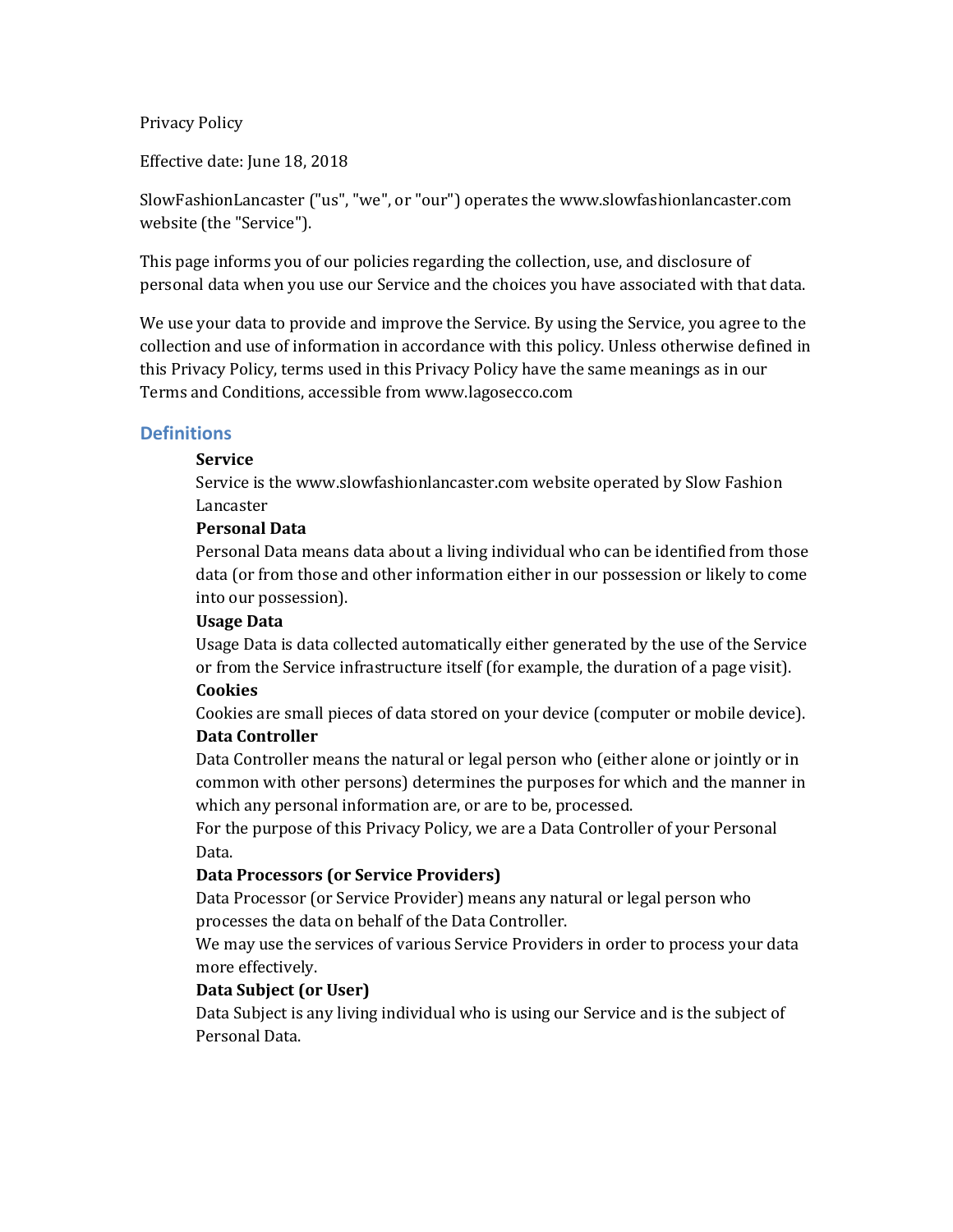### **Information Collection and Use**

We collect several different types of information for various purposes to provide and improve our Service to you.

#### **Types of Data Collected**

#### *Personal Data*

While using our Service, we may ask you to provide us with certain personally identifiable information that can be used to contact or identify you ("Personal Data"). Personally identifiable information may include, but is not limited to:

- Email address
- First name and last name
- Cookies and Usage Data

#### *Usage Data*

We may also collect information how the Service is accessed and used ("Usage Data"). This Usage Data may include information such as your computer's Internet Protocol address (e.g. IP address), browser type, browser version, the pages of our Service that you visit, the time and date of your visit, the time spent on those pages, unique device identifiers and other diagnostic data.

#### *Tracking Cookies Data*

We use cookies and similar tracking technologies to track the activity on our Service and hold certain information.

Cookies are files with small amount of data which may include an anonymous unique identifier. Cookies are sent to your browser from a website and stored on your device. Tracking technologies also used are beacons, tags, and scripts to collect and track information and to improve and analyze our Service.

You can instruct your browser to refuse all cookies or to indicate when a cookie is being sent. However, if you do not accept cookies, you may not be able to use some portions of our Service.

Examples of Cookies we use:

- **Session Cookies.** We use Session Cookies to operate our Service.
- **Preference Cookies.** We use Preference Cookies to remember your preferences and various settings.
- **Security Cookies.** We use Security Cookies for security purposes.

### **Use of Data**

Slow Fashion Lancaster uses the collected data for various purposes:

To provide and maintain our Service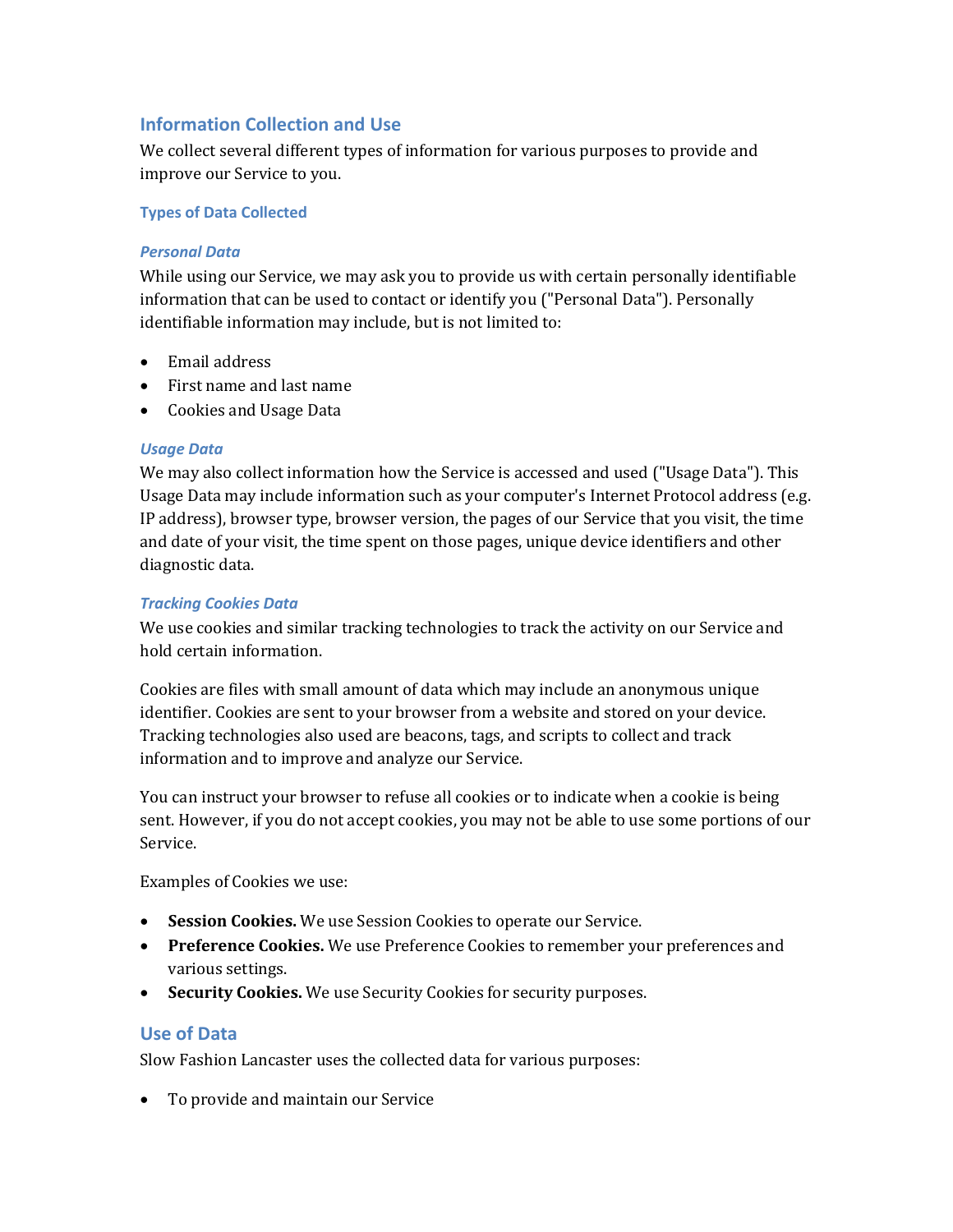- To notify you about changes to our Service
- To allow you to participate in interactive features of our Service when you choose to do so
- To provide customer support
- To gather analysis or valuable information so that we can improve our Service
- To monitor the usage of our Service
- To detect, prevent and address technical issues

# **Legal Basis for Processing Personal Data Under General Data Protection Regulation (GDPR)**

If you are from the European Economic Area (EEA), Slow Fashion Lancaster legal basis for collecting and using the personal information described in this Privacy Policy depends on the Personal Data we collect and the specific context in which we collect it.

Lago Secco Bed & Brakfast Country House may process your Personal Data because:

- We need to perform a contract with you
- You have given us permission to do so
- The processing is in our legitimate interests and it's not overridden by your rights
- To comply with the law

## **Retention of Data**

Slow Fashion Lancaster will retain your Personal Data only for as long as is necessary for the purposes set out in this Privacy Policy. We will retain and use your Personal Data to the extent necessary to comply with our legal obligations (for example, if we are required to retain your data to comply with applicable laws), resolve disputes, and enforce our legal agreements and policies.

Slow Fashion Lancaster will also retain Usage Data for internal analysis purposes. Usage Data is generally retained for a shorter period of time, except when this data is used to strengthen the security or to improve the functionality of our Service, or we are legally obligated to retain this data for longer time periods.

## **Transfer of Data**

Your information, including Personal Data, may be transferred to — and maintained on computers located outside of your state, province, country or other governmental jurisdiction where the data protection laws may differ than those from your jurisdiction.

If you are located outside United Kingdom and choose to provide information to us, please note that we transfer the data, including Personal Data, to United Kingdom and process it there.

Your consent to this Privacy Policy followed by your submission of such information represents your agreement to that transfer.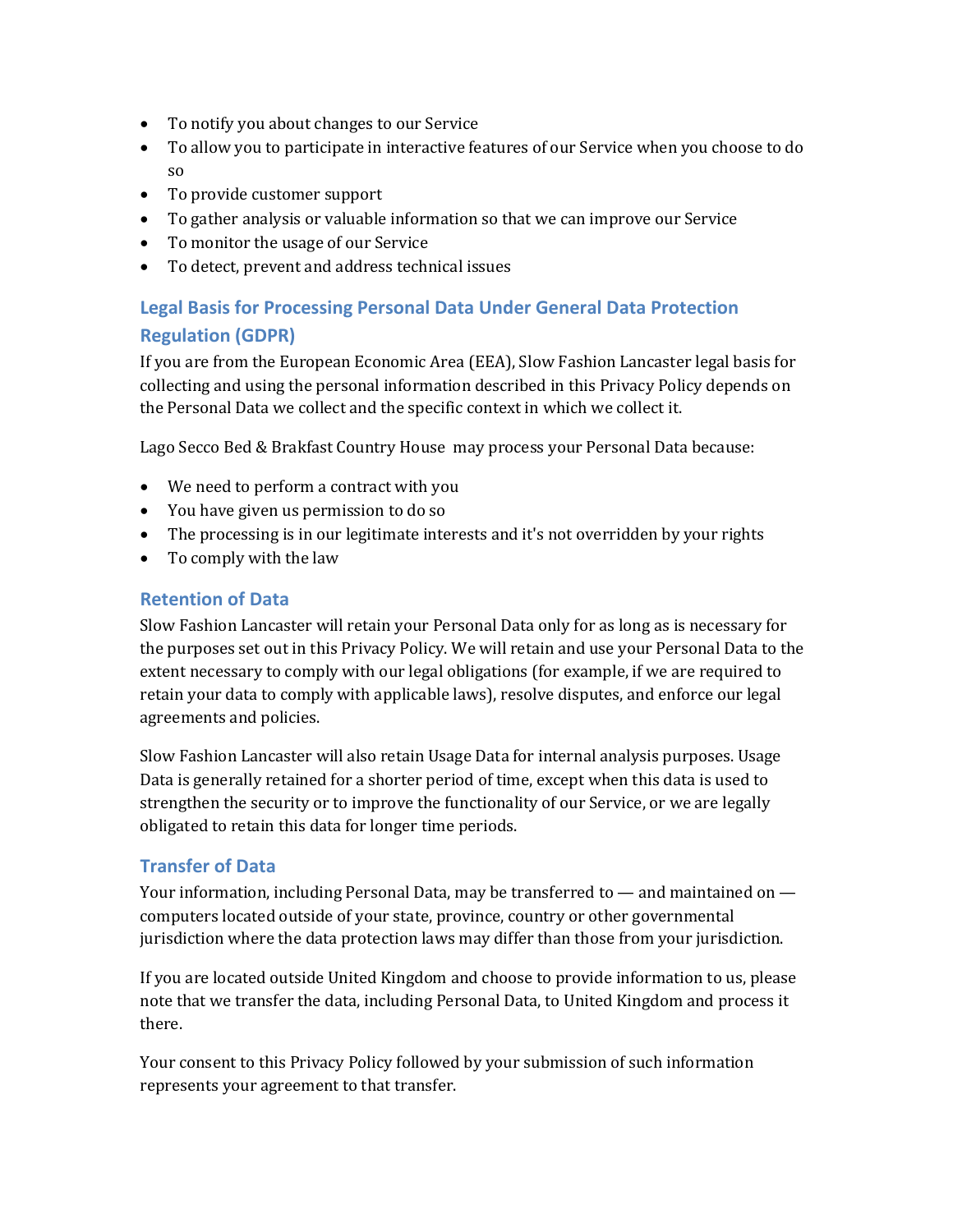Slow Fashion Lancaster will take all steps reasonably necessary to ensure that your data is treated securely and in accordance with this Privacy Policy and no transfer of your Personal Data will take place to an organization or a country unless there are adequate controls in place including the security of your data and other personal information.

### **Disclosure of Data**

### **Legal Requirements**

Slow Fashion Lancaster may disclose your Personal Data in the good faith belief that such action is necessary to:

- To comply with a legal obligation
- To protect and defend the rights or property of Slow Fashion Lancaster
- To prevent or investigate possible wrongdoing in connection with the Service
- To protect the personal safety of users of the Service or the public
- To protect against legal liability

### **Security of Data**

The security of your data is important to us, but remember that no method of transmission over the Internet, or method of electronic storage is 100% secure. While we strive to use commercially acceptable means to protect your Personal Data, we cannot guarantee its absolute security.

## **Your Data Protection Rights Under General Data Protection Regulation (GDPR)**

If you are a resident of the European Economic Area (EEA), you have certain data protection rights. Slow Fashion Lancaster House aims to take reasonable steps to allow you to correct, amend, delete, or limit the use of your Personal Data.

If you wish to be informed what Personal Data we hold about you and if you want it to be removed from our systems, please contact us.

In certain circumstances, you have the following data protection rights:

**The right to access, update or to delete the information we have on you.**

Whenever made possible, you can access, update or request deletion of your Personal Data directly within your account settings section. If you are unable to perform these actions yourself, please contact us to assist you.

**The right of rectification.** You have the right to have your information rectified if that information is inaccurate or incomplete.

**The right to object.** You have the right to object to our processing of your Personal Data.

**The right of restriction.** You have the right to request that we restrict the processing of your personal information.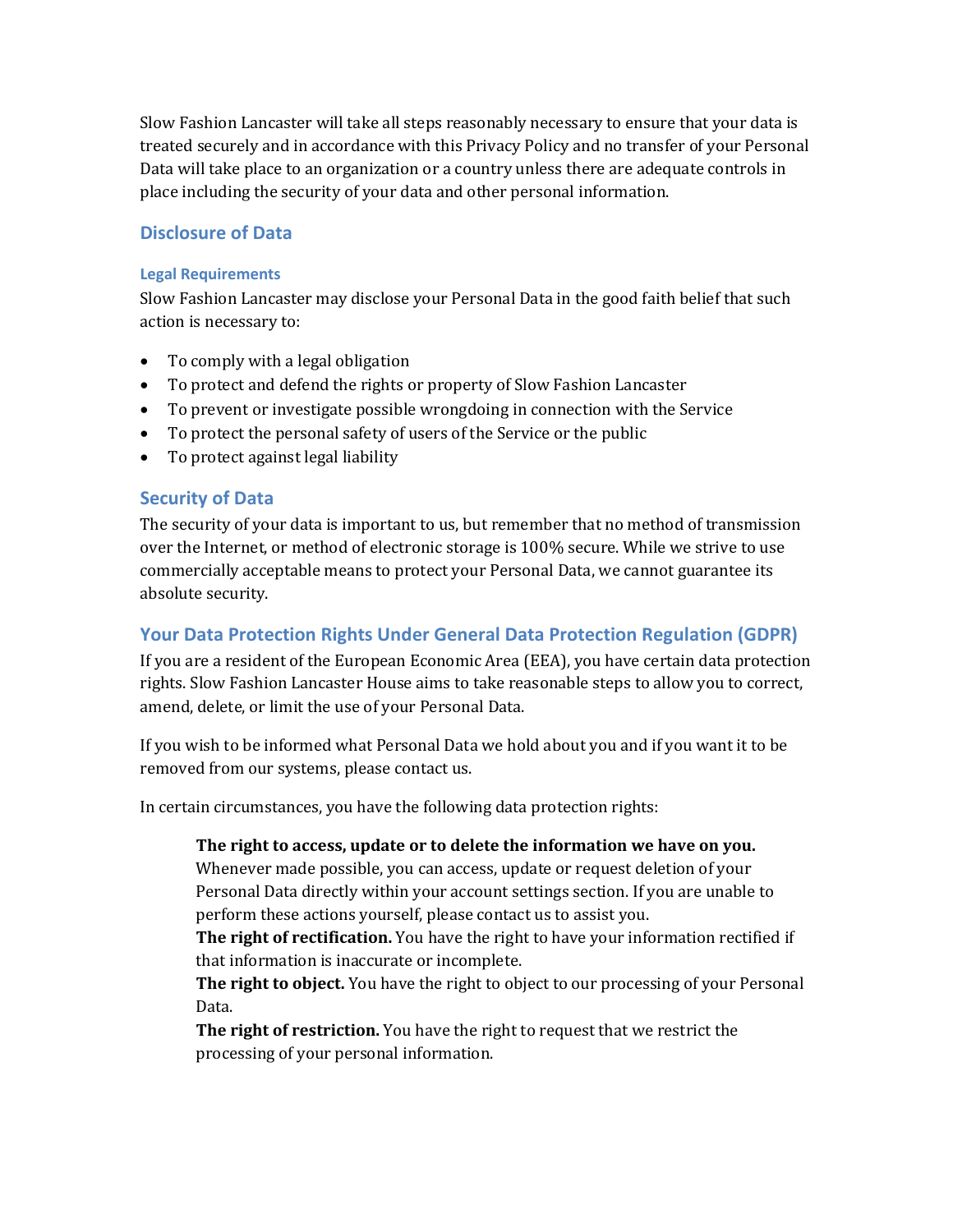**The right to data portability.** You have the right to be provided with a copy of the information we have on you in a structured, machine-readable and commonly used format.

**The right to withdraw consent.** You also have the right to withdraw your consent at any time where Slow Fashion Lancaster relied on your consent to process your personal information.

Please note that we may ask you to verify your identity before responding to such requests.

You have the right to complain to a Data Protection Authority about our collection and use of your Personal Data. For more information, please contact your local data protection authority in the European Economic Area (EEA).

## **Service Providers**

We may employ third party companies and individuals to facilitate our Service ("Service Providers"), to provide the Service on our behalf, to perform Service-related services or to assist us in analyzing how our Service is used.

These third parties have access to your Personal Data only to perform these tasks on our behalf and are obligated not to disclose or use it for any other purpose.

## **Links to Other Sites**

Our Service may contain links to other sites that are not operated by us. If you click on a third party link, you will be directed to that third party's site. We strongly advise you to review the Privacy Policy of every site you visit.

We have no control over and assume no responsibility for the content, privacy policies or practices of any third party sites or services.

### **Children's Privacy**

Our Service does not address anyone under the age of 18 ("Children").

We do not knowingly collect personally identifiable information from anyone under the age of 18. If you are a parent or guardian and you are aware that your child has provided us with Personal Data, please contact us. If we become aware that we have collected Personal Data from children without verification of parental consent, we take steps to remove that information from our servers.

### **Changes to This Privacy Policy**

We may update our Privacy Policy from time to time. We will notify you of any changes by posting the new Privacy Policy on this page.

We will let you know via email and/or a prominent notice on our Service, prior to the change becoming effective and update the "effective date" at the top of this Privacy Policy.